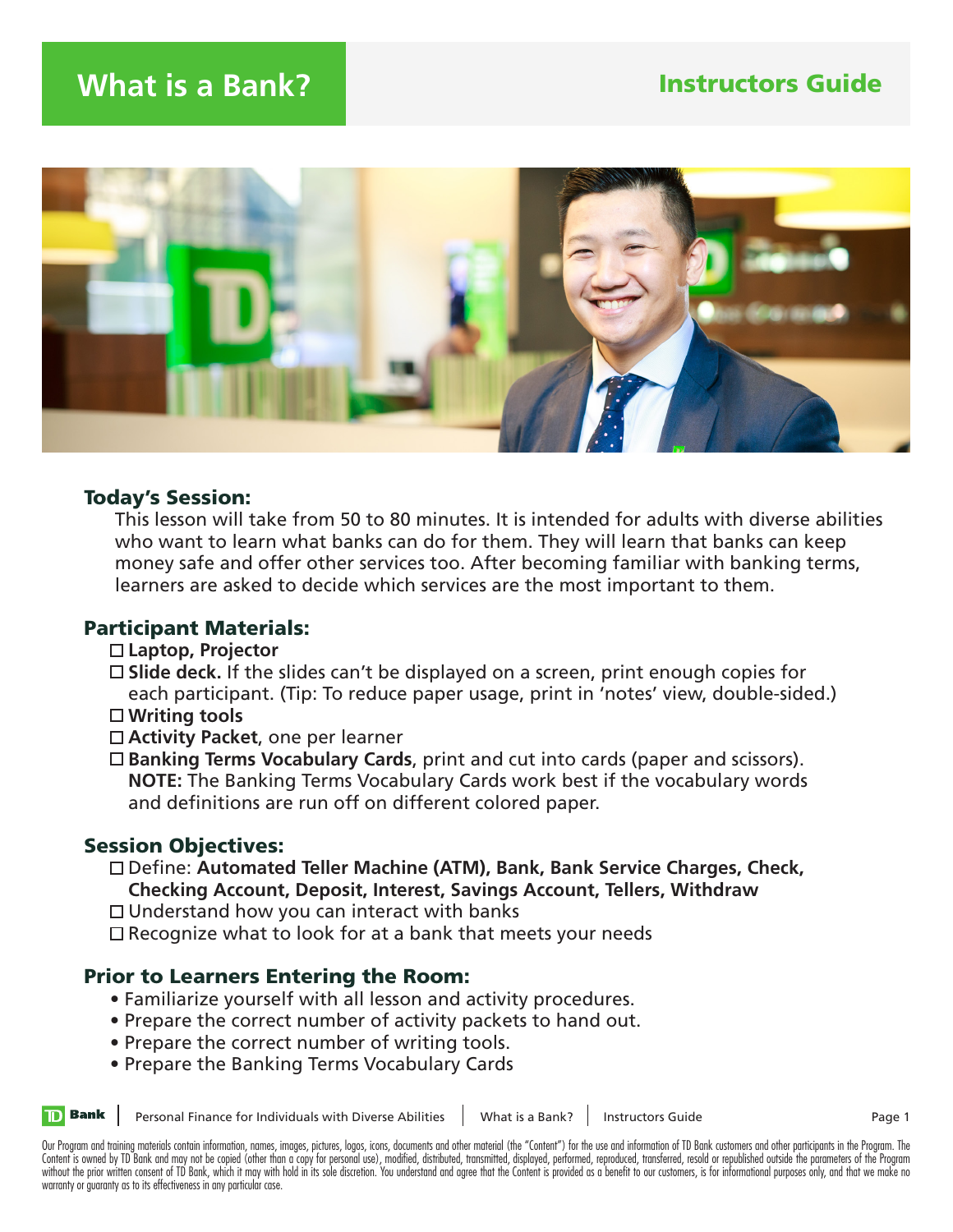## Presentation Tips

### **Your Audience:**

 Keep in mind that your audience a wide range of abilities and learning styles. Some learners may be fully capable in their cognitive abilities, others may struggle with conceptual information, vocabulary and numeracy, yet still understand. The key is to communicate clearly and consistently, paying close attention to cues that show how your message is being received.

#### **Two Key Teaching Strategies:**

- Be short and direct: Make sure you're not speaking in long, complicated sentences or using unnecessarily difficult terms.
- Use your voice, your gestures, and visual aids to deliver the message.
	- When reading from the instructor guide or a slide for an extended period of time, you may lose your audience. Break away frequently to engage the learners, vary your tone of voice, use objects for your presentation—anything to prevent the the presentation from being the same thing for many minutes on end.
	- Use repetition and reinforcement: It helps to repeat key concepts and to reward learners for responding to your questions.
	- Do not worry about a polished presentation or "keeping on schedule." Your learners will appreciate humility and flexibility. Remember, you're a friend helping them learn!

#### **Special attention in this lesson:**

**D** Bank

 • Please have materials ready ahead of time. For your audience, you'll need to be constantly engaging. Have the Banking Terms Vocabulary Cards ready to go prior to learners entering the room.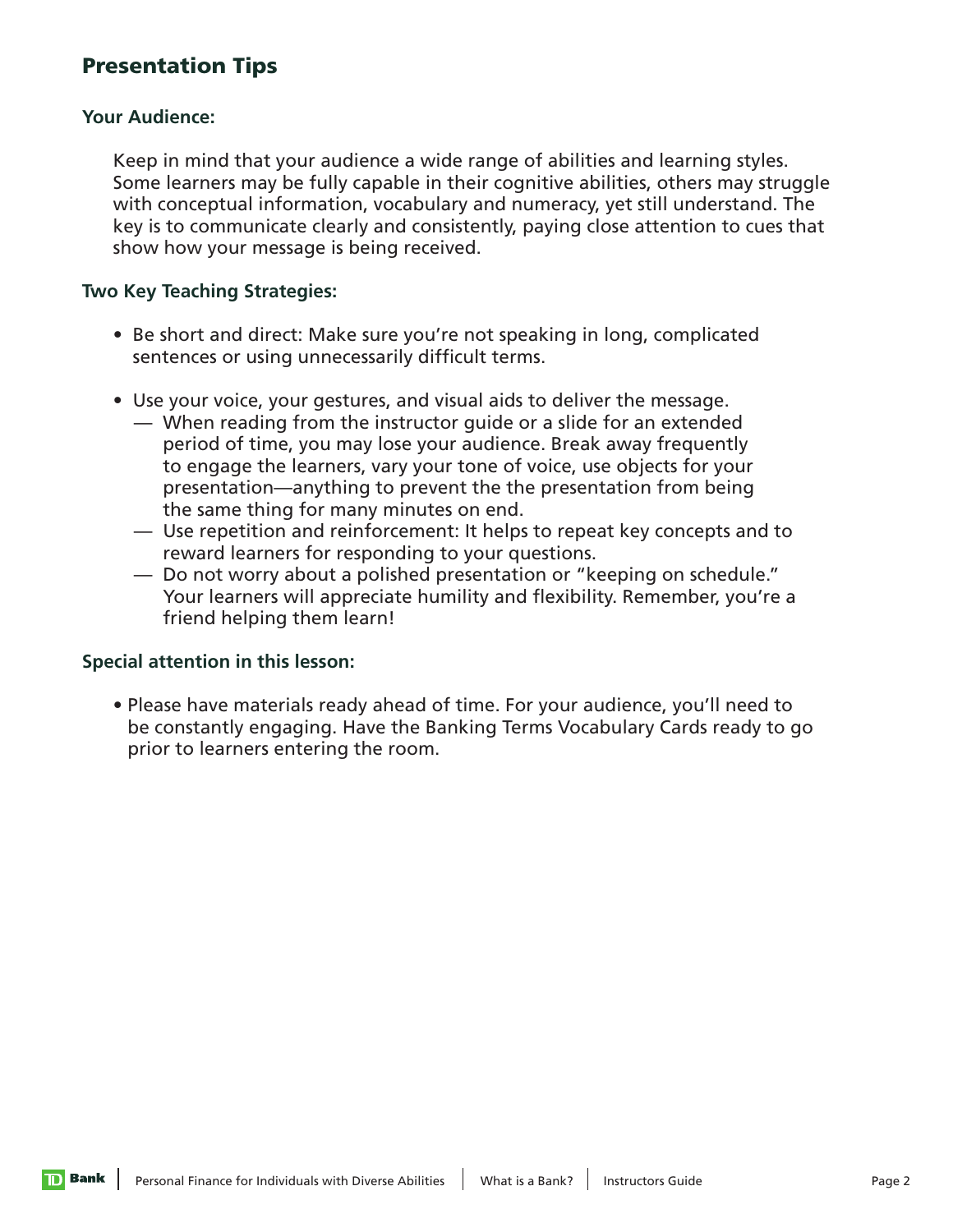# Visual Schedule

|                               | <b>Order</b>                                                | <b>Check when</b><br>done |
|-------------------------------|-------------------------------------------------------------|---------------------------|
|                               | Welcome<br>(5 minutes)                                      |                           |
|                               | <b>Bank Facts</b><br>(5-10 minutes)                         |                           |
|                               | <b>Banking Terms Challenge</b><br>$(10-15 \text{ minutes})$ |                           |
|                               | <b>Thinking About Banks</b><br>(10 minutes)                 |                           |
|                               | <b>Banking Features</b><br>(10 minutes)                     |                           |
| <b>Contract Contract Only</b> | <b>Assessment</b><br>(5 minutes)                            |                           |
| CLOSED                        | <b>Closure</b><br>(5 minutes)                               |                           |
|                               | (Optional) Bank Role Play<br>(20 minutes)                   |                           |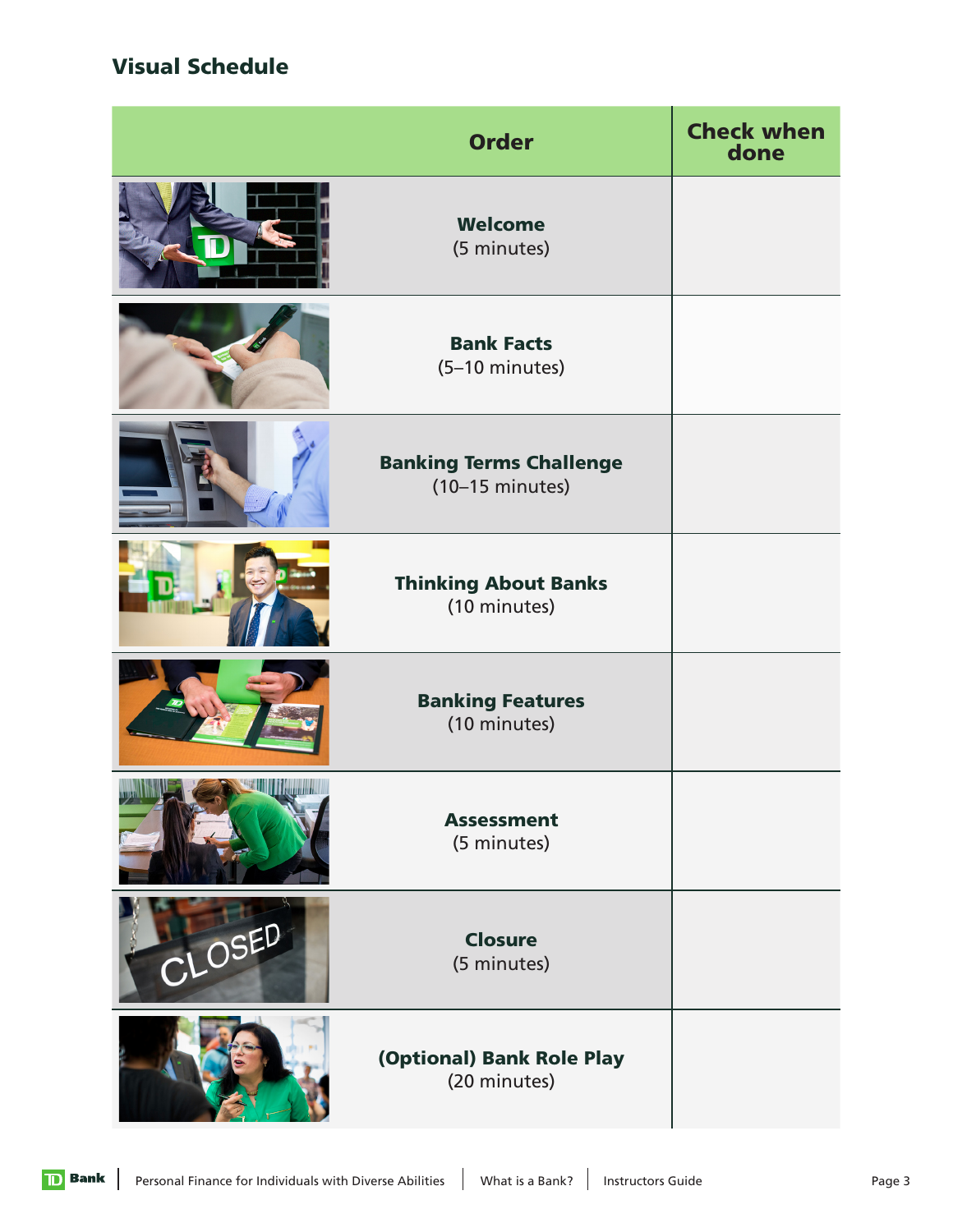## 1. Welcome

 **Say:** Welcome to today's session. I'm \_\_\_\_\_\_\_\_\_\_\_\_\_\_\_\_\_ and I work at TD Bank. My role is \_\_\_\_\_\_\_\_\_\_\_\_\_\_\_\_\_\_ and I'm happy to take some time today to talk about what banks can do for you.

As we go through today's session, I encourage you to participate and feel free to ask questions along the way.

Let's look at what we'll learn in today's session.

*>>> Show Slide 2* 



# **Say:**

Before the end of this class you will know about banks and where you can put your money to keep it safe. We will also see what banks can do for you and how you can get help.

## 2. Bank Facts

*>>> Show Slide 3*



## **Say:**

Let's have a look at a safe. Do you think it would be hard to break in that door? That helps us understand: A bank is a safe place to keep money.

## *>>> Show Slide 4*

**Ask:**

 **Connecting tip:** Look for and comment on reactions to slide 4. Some learners will find it funny or striking.



What do you think about that picture – money kept under a mattress?

*Accept a variety of responses.*

## **Say:**

That picture of money under a mattress goes with a story: Angie's story.

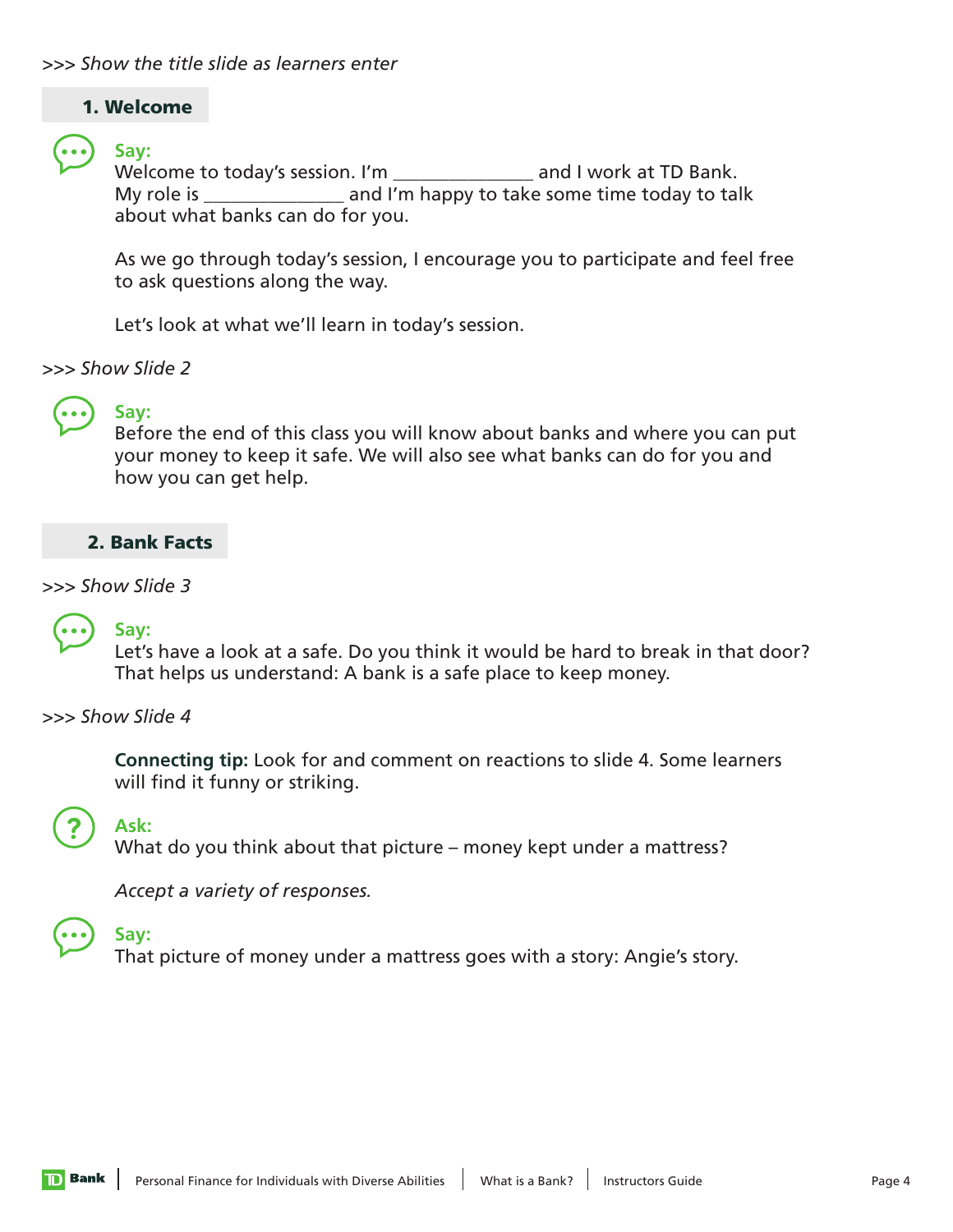Angie lived in an apartment where she liked her housemates.

She kept her cash under her mattress.

One day her support coordinator told her she shouldn't keep her money there.

Angie said, "But I trust my housemates!"



## **Ask:**

Angie feels sure her housemates won't steal her money. Does that mean it's OK to keep money there?

Accept a variety of responses.



# **Say:**

Angie is taking a chance. Someone other than her housemates might take the money. Or she might lose track of the money. She wouldn't want to accuse anyone of taking her money. Here's what she should know:

Keeping money in a bank is safer than keeping it at home.

That's why putting money into the bank is a good idea. When choosing a place to keep your money, you should consider a couple of things. You should think about how safe it will be and how easily you can get to it. Banks provide safe places to keep money and some other things as well.

*>>> Show Slide 6*

**Say:**

Many banks have ATMs. That means "Automated Teller Machines."

You can do a lot of your banking at an ATM – things like putting money in and taking it out.

An ATM is often open when the bank is not.

To do more with your money, you may go inside and speak with someone who works there.

*>>> Show Slide 7*

# **Say:**

When choosing a bank, it is smart to compare banks. They may be different in what they can do for you – and in how much they will cost.

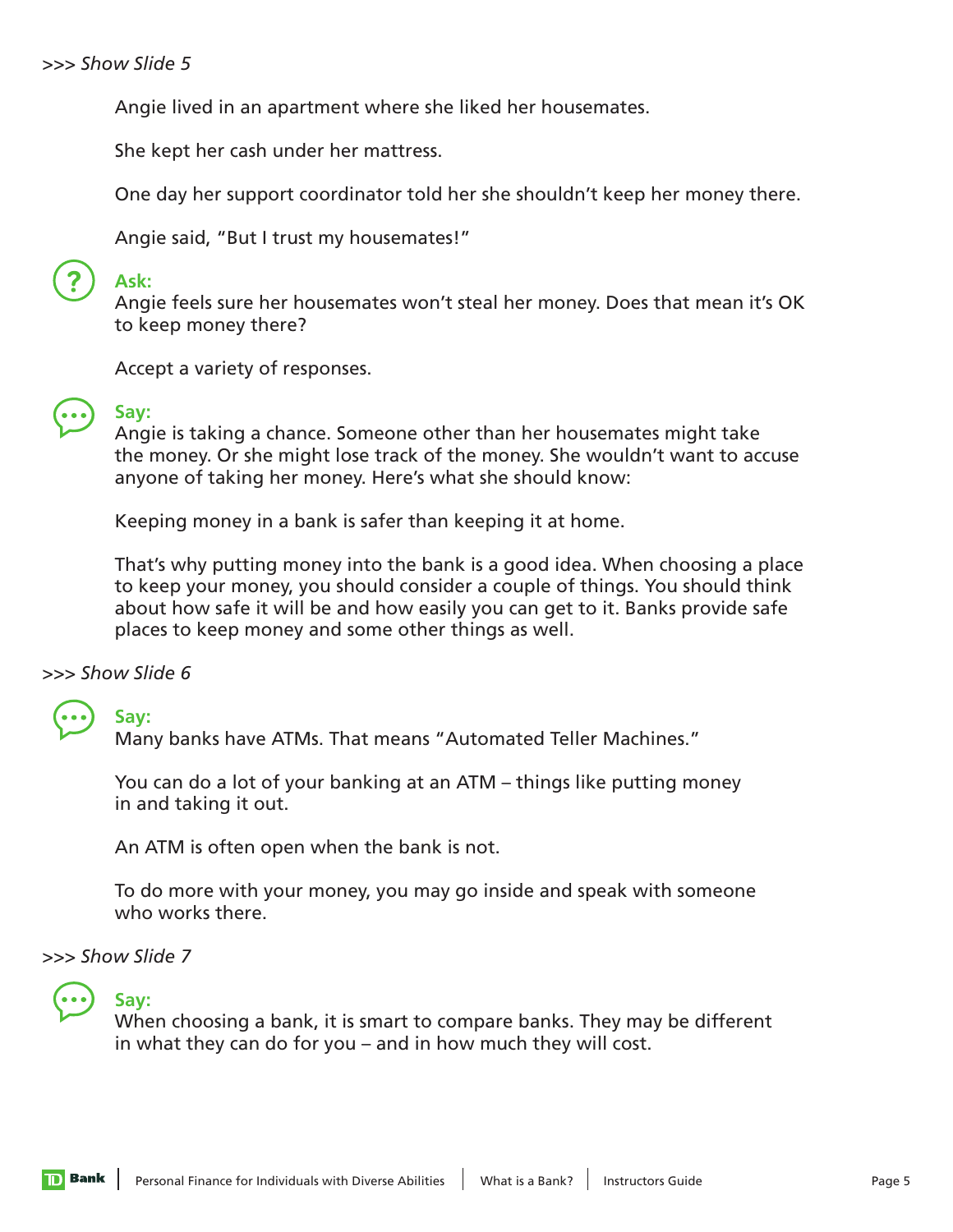**Say:**

There are several different ways you can keep money in a bank:

**Smartphone tip:** Remind learners that they can check all of their accounts using their smartphones. Most banks will have apps available.

A **checking account** is for money you will spend using checks or a debit card.

A **savings account** is for money you hold onto until needed.

A **special needs trust** is to help you save for the future.

An **ABLE account** is to save up to meet special needs.

— You can add up to \$14,000 a year

— Ask someone you trust for help

## 3. Banking Terms Challenge

 **Activity (using the Banking Terms Vocabulary Cards) – Allow 10–15 minutes for the Banking Terms Challenge activity** 

Distribute the prepared activity cards to the learners, giving half the learners the vocabulary words and the other half the definitions. **NOTE:** Adjustments should be made for smaller group sizes by selecting the number of words and definitions that reflects the number of participants.

*>>> Show Slide 9*



#### **Say:**

We are now going to do an activity called the Banking Terms Challenge. Follow along as I read the directions on the screen.

*Your goal is to match the banking term with the correct definition by finding the person who has the other half of your card as quickly as possible.* 

*Each card has a hint that will help you make sure your match is correct.*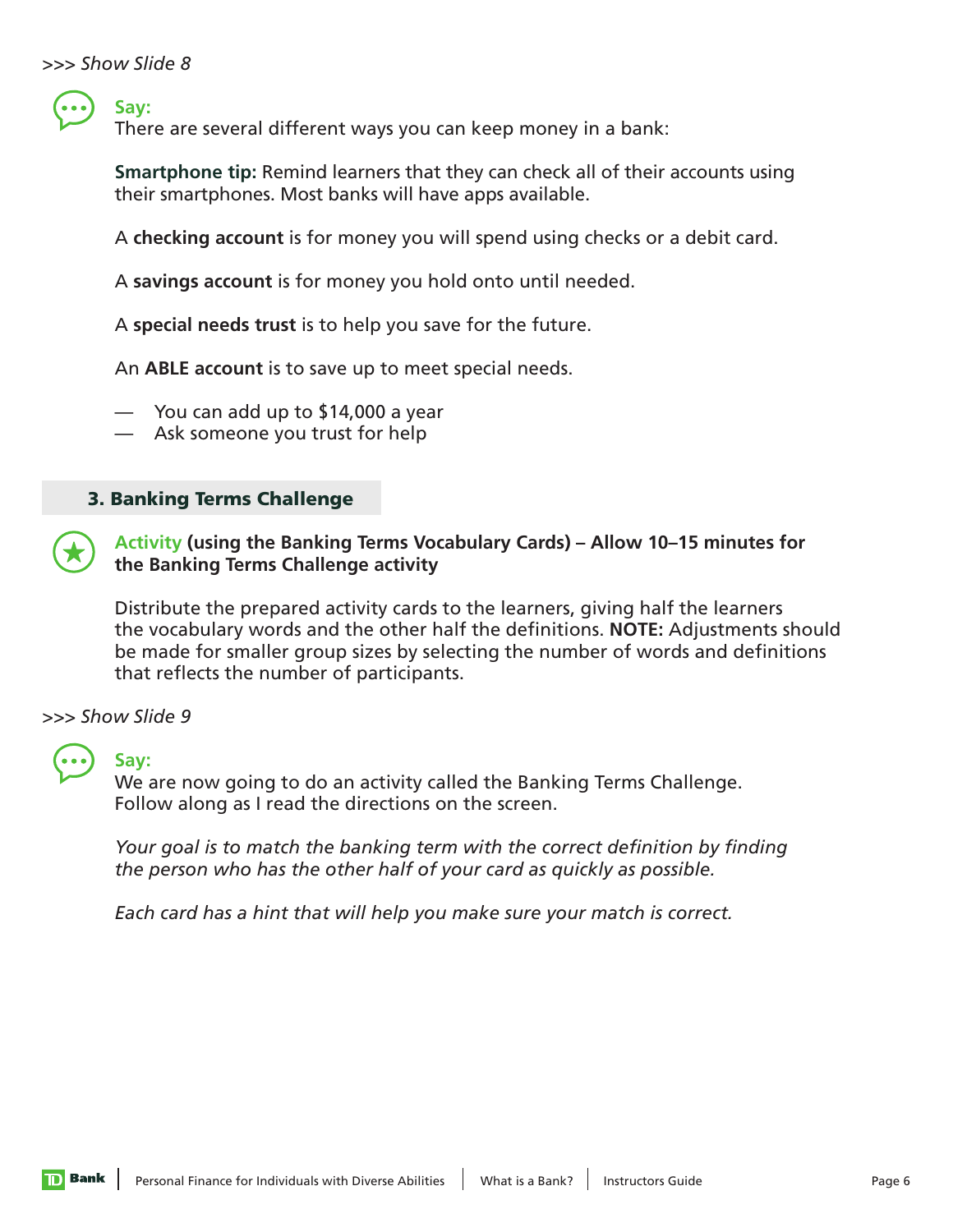

#### **Say:**

For example [point to the example on the screen], if you have a card with the word BANK on it, you will need to find the person who has the card with the nine-word definition that matches with this word.

And if your card says, "A place where you can safely keep your money," you will need to find a four-letter word that matches.

Be prepared to share your banking term and definition with the class.

You will also be asked to use this word in a sentence that shows you understand. For example, a sentence with the word BANK in it might be, "We went to the bank to open an account for my brother."

## **Say:**

When I say, "go," move around the room and find the match for your card. Once found, hold the cards up over your heads. Be prepared to tell the class about your card and what it means.

**Connecting tip:** *Check for understanding and repeat instructions if necessary.*

| تزه     |  |
|---------|--|
| $GO!$ " |  |

**Wrap. Up**Call on the learners to read their banking terms and definitions to the group. Once the learners read the banking terms and definitions, ask them to use the word in a sentence that shows understanding.

**Connecting tip:** *Be patient if some learners require additional time to offer their sentences.*

 **Collect the banking terms and definitions for future use.** 

## 4. Thinking about Banks

*>>> Show Slide 10*

**Say:**

Let's now learn some information about banking that will help us with the next activity. Follow along as I read aloud.

Banks are trusted businesses. They help you manage your money.

A **BANK** is a place where people can safely keep their money in accounts like checking and savings.

There are many different banks.

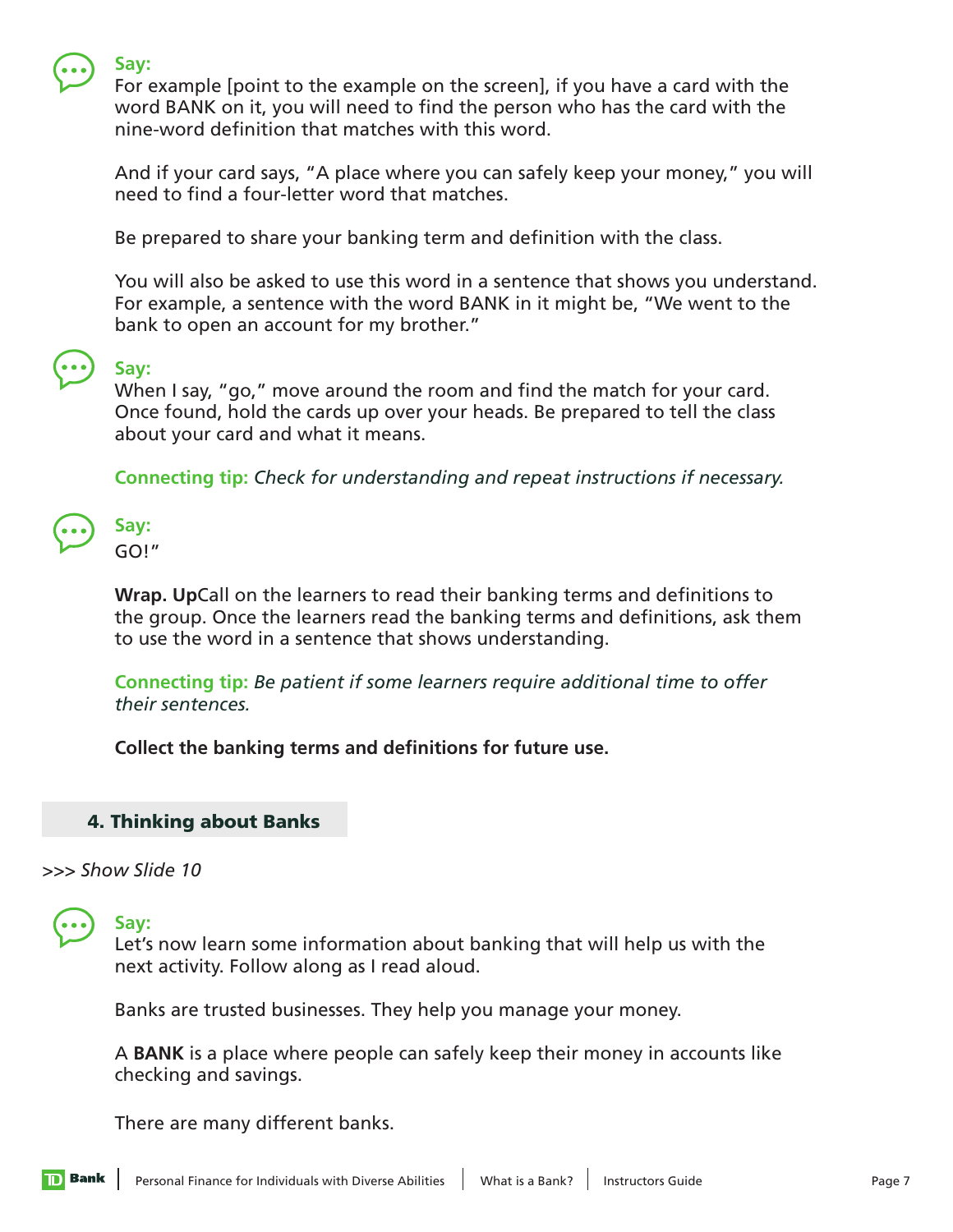

## **Say:**

Banks offer **Checking Accounts.**

**Checking Accounts:** Money deposited into these accounts can be used to buy things using either checks or debit cards.

*>>> Show Slide 12*

**Say:**

Banks offer Savings Accounts: Money is deposited into these accounts to be held onto for later use.

Banks like for you to keep your money with them in savings accounts. The bank will pay you a small amount of money (called interest) for keeping your money there.



 **Ask:** Ask learners if they have any questions or comments.



 **Say:** Let's review some ways to interact with a bank. Follow along as I read aloud.

*>>> Show Slide 13*



 **Say:** You can go there and talk with an employee.

*>>> Show Slide 14*



## **Say:**

Or you can use an Automated Teller Machine, or ATM.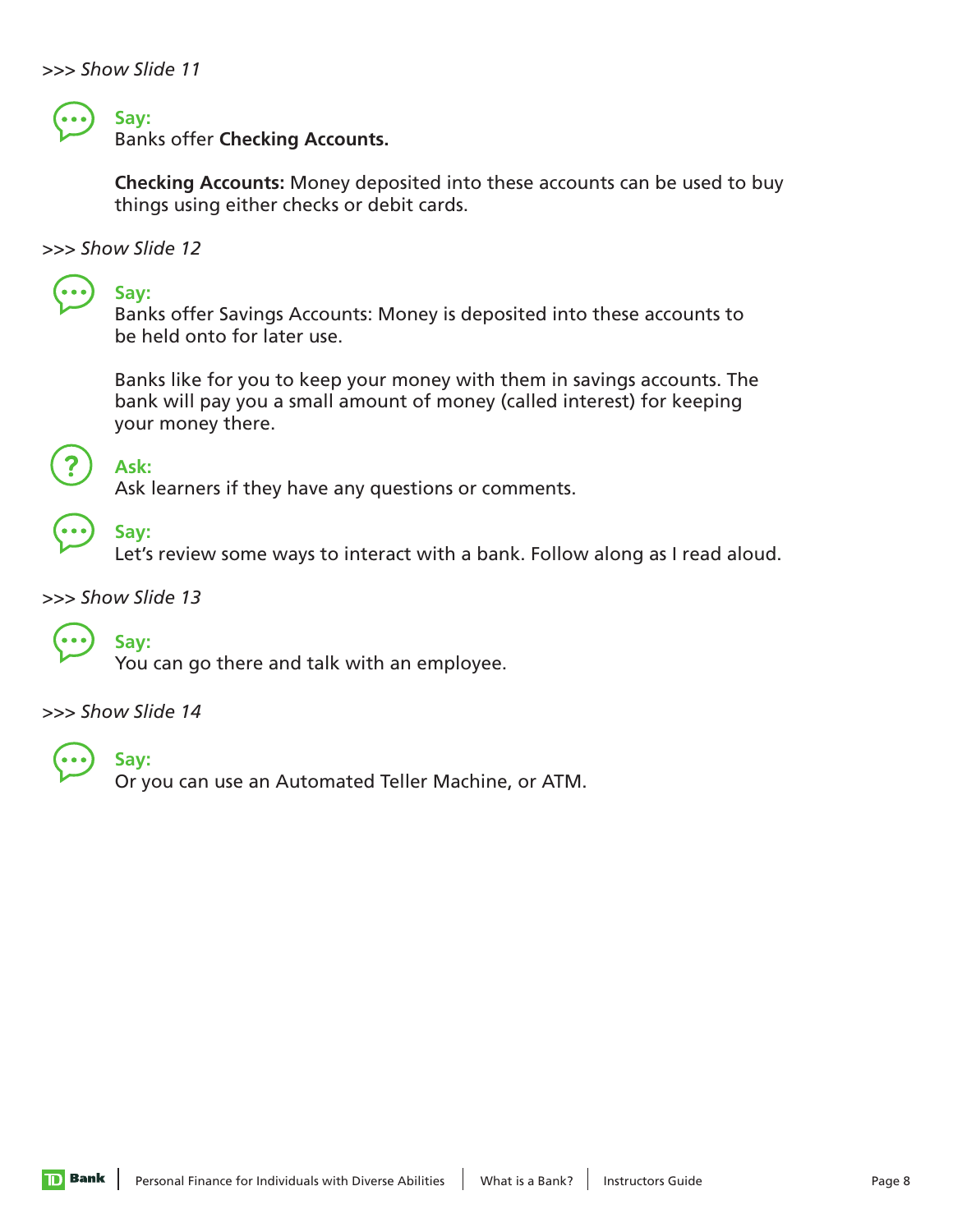**Say:**

You can interact with your bank using your smartphone.

**Smartphone tip:** *Hold up your phone and let learners know they can do many banking tasks just using their phone.*

You can see how much money you have.

You can even put the money from a check into the bank using your phone.

**Smartphone tip:** *Point out that the slide shows someone depositing a check by taking a smartphone picture. Encourage learners to get help as needed if they want to deposit a check using a smartphone.*

*>>> Show Slide 16*



## **Say:**

Instead of your phone, you may like using a computer to interact with your bank – like a tablet or desktop computer.

*>>> Show Slide 17*



### **Say:**

You can borrow money at a bank through loans or credit cards. Borrowed money must be paid back with interest.

Banks are trusted businesses where you can safely keep your money.

It is always okay to ask questions at the bank if you need help.

## **Ask:**

Ask learners if they have any questions or comments.

**Connecting tip:** *If you do not get questions or comments, ask learners whether they like going to the bank and why.*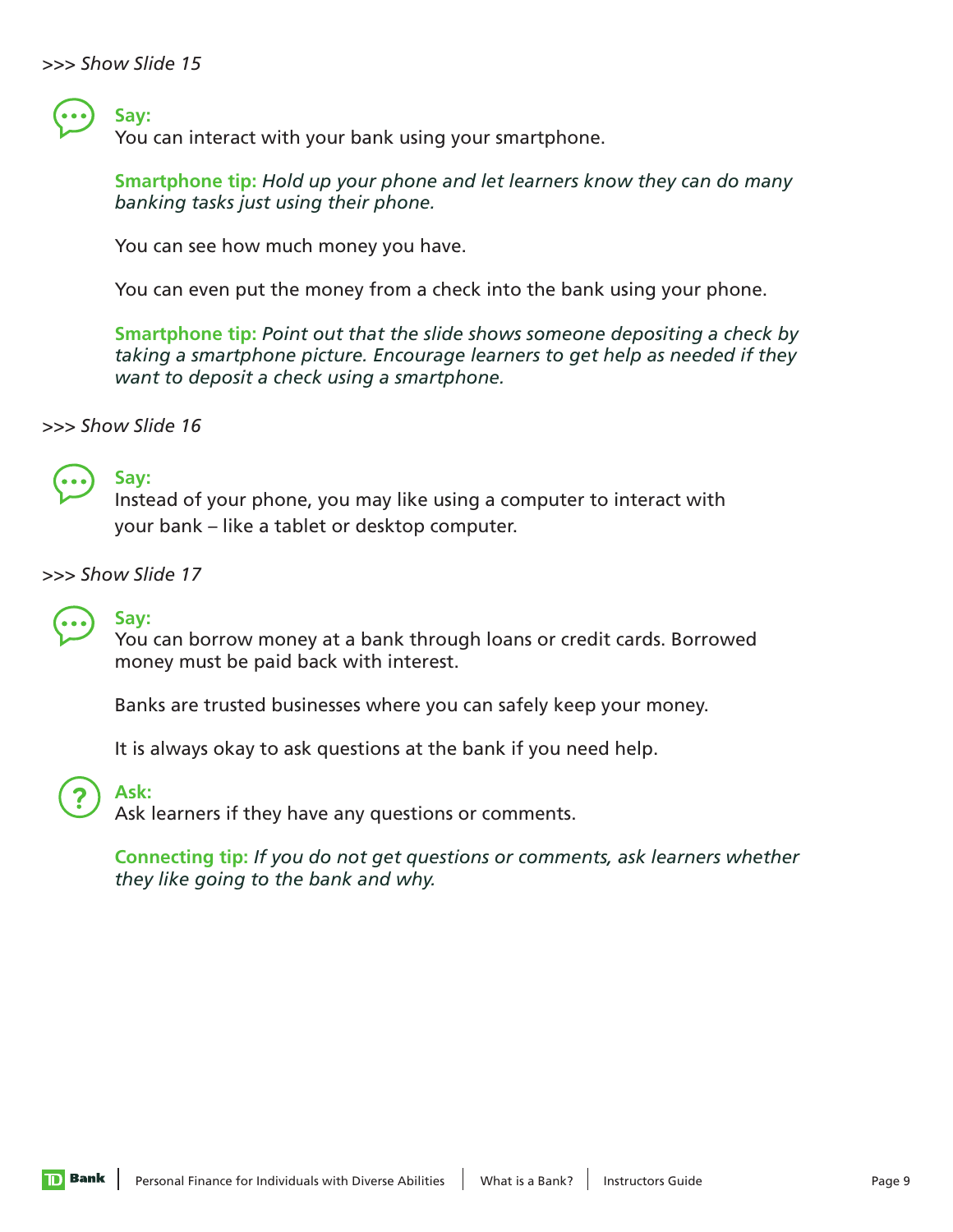### 5. Banking Features



 **Activity (using Slide 18) – Allow 5–10 minutes for the Banking Features activity** Conduct this activity as a class. Discuss the most popular and the least popular features. Read each feature and record the number of votes each receives by placing a number in each box. Place a number 1 in the box of the feature that they think is the most important, then a number 2 in the one that is almost as important. A number 8 will be in the feature they feel is of little importance.

*>>> Show Slide 18*

**Say:**

Banks offer many services to their customers. I am going to read eight features to you. When I say a banking feature that is important to you, raise your hand and vote. You will be able to vote three times. I will record the number of votes each feature gets in the box next to it.

What features are important to you? Follow along as I read aloud.

- Look and Feel: Does the building look nice and feel safe?
- Access: Is it easy for you to get in and out?
- Cost: Does the bank charge fees on your account?
- Service: Are bank employees happy to answer your questions?
- Rewards: Are there rewards like credit card points or other perks?
- Location: Is the bank near your home or work?
- Reputation: Do other people like this bank?
- Technology: Does the bank offer online service and an ATM?

## **Ask:**

After reviewing the features found to be most important by the group, ask them to think about the features that are most important to them as individuals.

## **Say:**

Now that we have ranked the importance of these banking features as a group, let's create an individual or small group ranking.

## **Activity: (using the Which Banking Features Are Most Important to You? Worksheet) – Allow 10–15 minutes for this Banking Features activity**

Call learners' attention to the activity Which Banking Features Are Most Important to You? located in their packet and ensure that each person has writing tools handy.

Instruct learners to rank the banking features 1–8 according to their opinion of importance. Learners may work individually, in pairs, or in small groups. Allow about five minutes of working time. (Full completion of the ranking is not necessary.)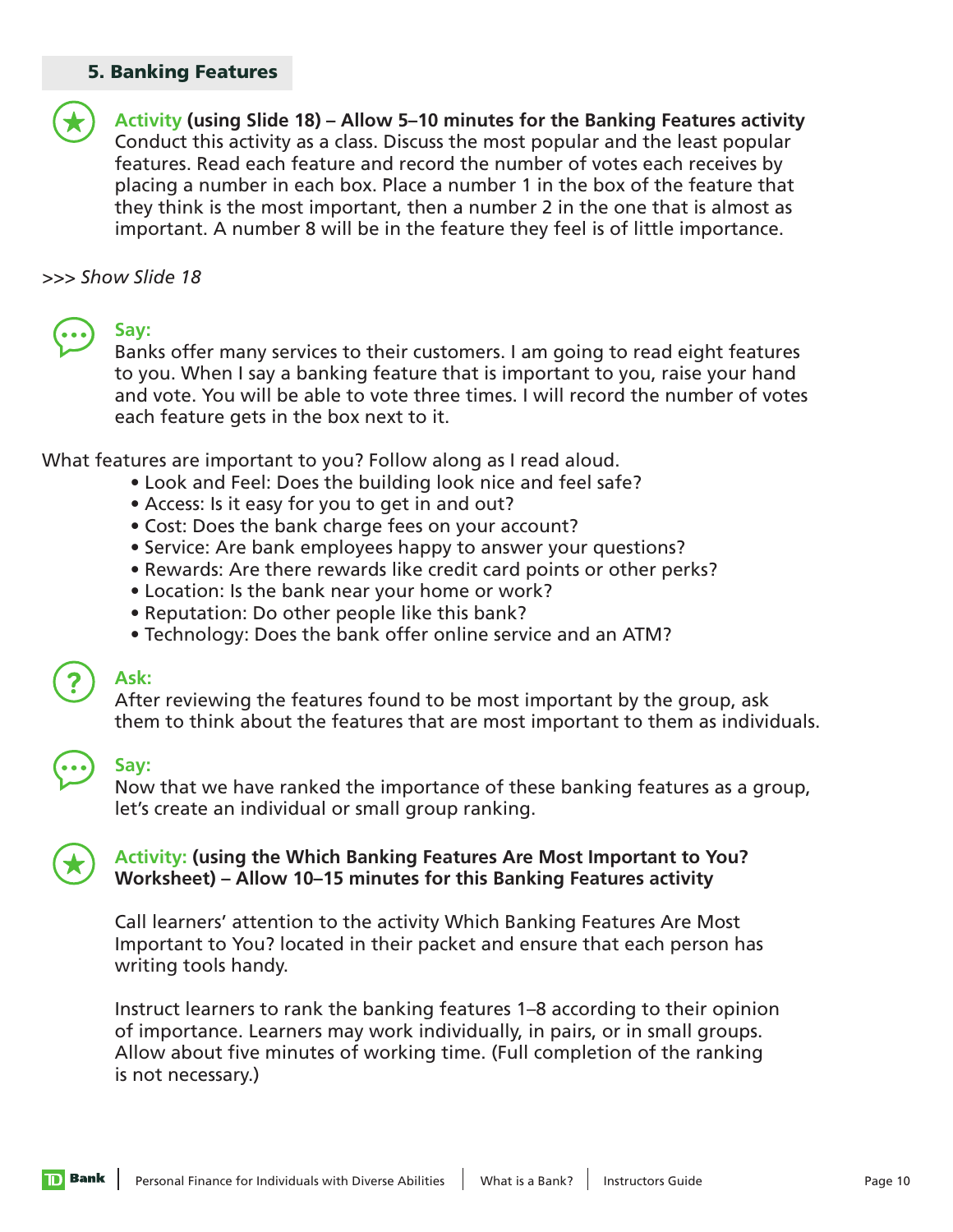

**Say:**

Let's discuss the top three features; the ones you ranked 1, 2, and 3. Remember, we all have unique needs and wants. Because of this, it is likely that you will rank banking features differently.

## **Encourage learners to share their rankings as time permits.**

## 6. Assessment

 **Say:** Think about the information that was covered in today's session. Share one interesting fact you learned.

**Encourage the sharing of interesting facts and facilitate group discussion.** 

## 7. Closure

 **Conclude the lesson by reminding learners that banks are secure places. Security guards, security cameras, vaults and alarms are used to safeguard their money. They provide services like checking accounts, savings accounts, ATMs, and online banking.** 

*>>> Show Slide 19 ( Leave Slide 19 showing as participants leave.)*



 **Ask:** Does anyone have any questions?

## 8. (Optional) Activity

 **Activity: (using Banks, Bankers, Banking lesson) – Allow 10–15 minutes for the Banks, Bankers, Banking activity**

In this lesson learners demonstrate an understanding of the processes associated with banking by role-playing as customers, tellers, and guards. www.econedlink.org/teacher-lesson/358/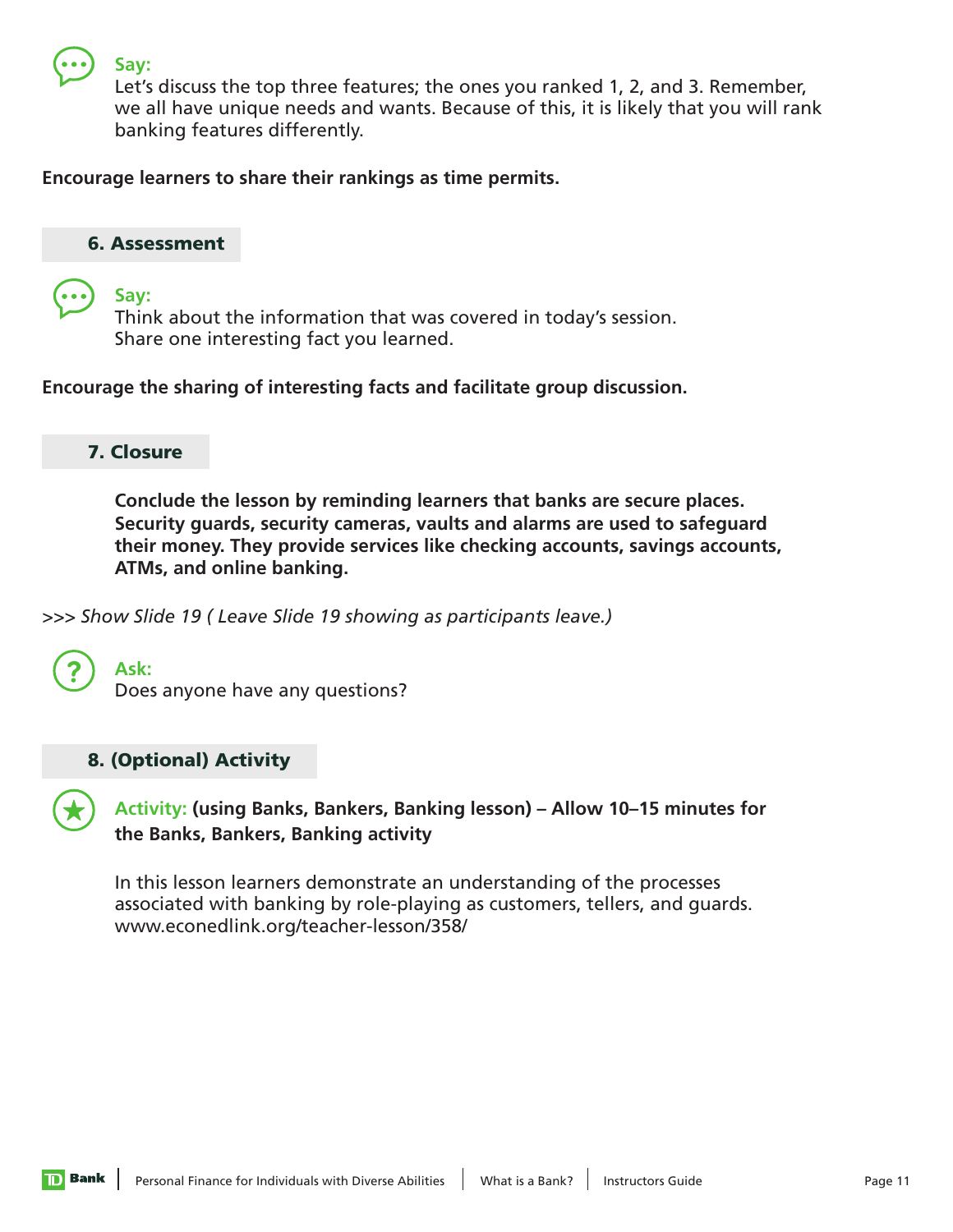# Banking Terms Vocabulary Cards

| <b>Banking Term</b><br>(with hint)                                                   | <b>Definition</b><br>(with hint)                                                                                                                                            |  |
|--------------------------------------------------------------------------------------|-----------------------------------------------------------------------------------------------------------------------------------------------------------------------------|--|
| <b>Automated</b><br><b>Teller Machine</b><br>(matches with an<br>18-word definition) | A machine that provides cash and banking<br>services using a plastic card and a PIN<br>(personal identification number).<br>(matches with a 3-word banking term)            |  |
| <b>Bank Service</b><br><b>Charges</b><br>(matches with a<br>17-word definition)      | Fees paid by bank customers for things like<br>cashing checks or using another bank's ATMs.<br>(matches with a 3-word banking term that<br>has 4 letters in the first word) |  |
| <b>Check</b><br>(matches with a<br>15-word definition)                               | A piece of paper telling a bank to pay an<br>amount of money to someone. (matches<br>with a 5-letter banking term)                                                          |  |
| <b>Checking Account</b><br>(matches with a<br>13-word definition)                    | An account for money you will spend using<br>checks or a debit card. (matches with a 2-word<br>banking term)                                                                |  |
| <b>Deposit</b><br>(matches with a<br>6-word definition)                              | Money put into a bank account.<br>(matches with a 7-letter banking term)                                                                                                    |  |
| <b>Interest</b><br>(matches with a<br>13-word definition)                            | Money paid for the use of saved or borrowed<br>money. (matches with an 8-letter banking term)                                                                               |  |
| <b>Savings</b><br><b>Account</b><br>(matches with a<br>9-word definition)            | An account for money you hold onto until<br>needed. (matches with a 2-word banking term<br>that has 7 letters in each word)                                                 |  |
| <b>Teller</b><br>(matches with a<br>4-word definition)                               | Bank worker who helps you put money into<br>your account and take it out. (matches with a<br>6-letter banking term)                                                         |  |
| <b>Withdraw</b><br>(matches with a<br>9-word definition)                             | To take money out of an account. (matches with<br>an 8-letter banking term that begins and ends<br>with the same letter)                                                    |  |